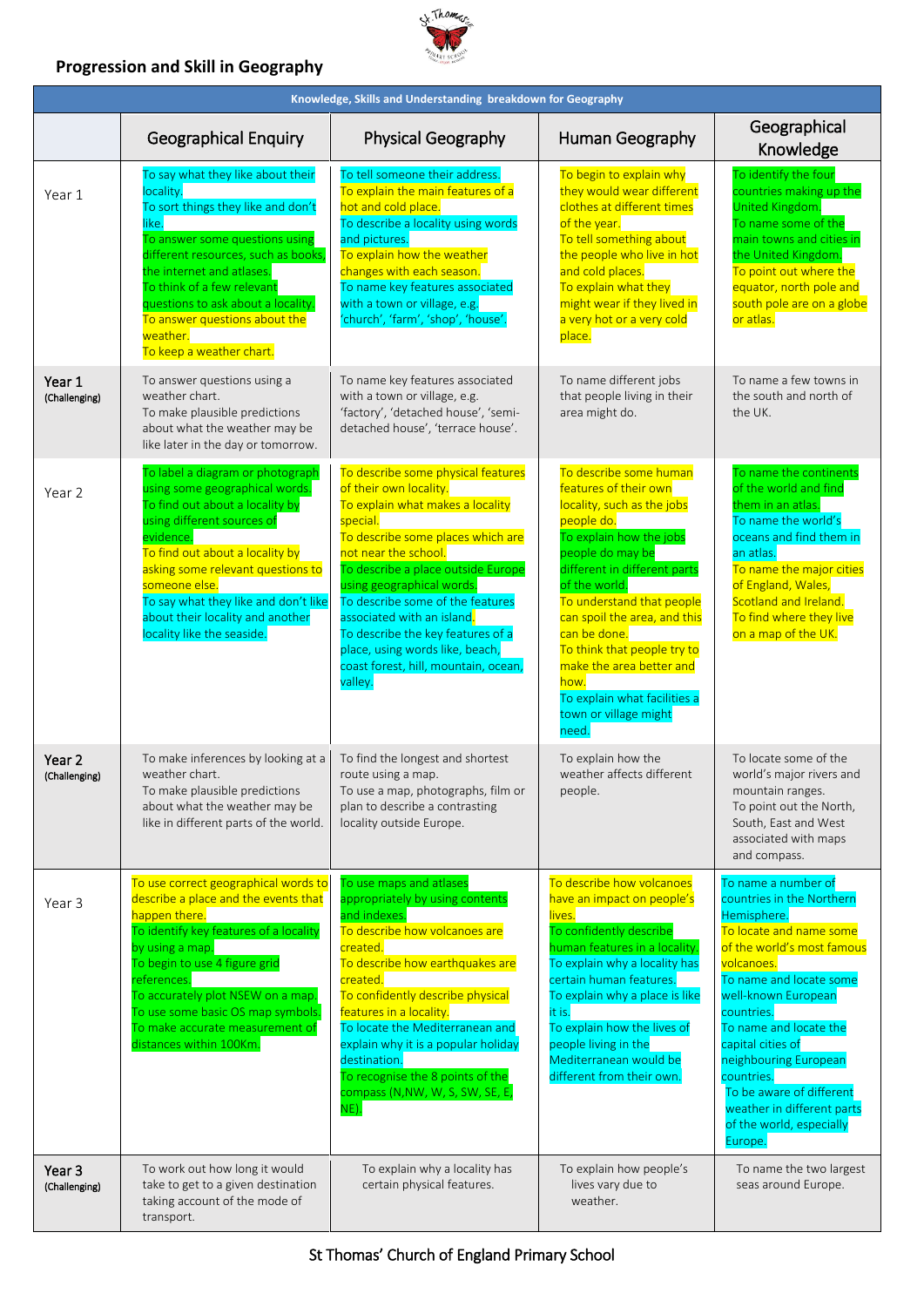# **Progression and Skill in Geography**



| Knowledge, Skills and Understanding breakdown for Geography |                                                                                                                                                                                                                                                                                                                                                                                          |                                                                                                                                                                                                                                                                                                                                      |                                                                                                                                                                                                                                                                                                                                                                                                                 |                                                                                                                                                                                                                                                                                                                                                                                                                                                                        |  |  |  |
|-------------------------------------------------------------|------------------------------------------------------------------------------------------------------------------------------------------------------------------------------------------------------------------------------------------------------------------------------------------------------------------------------------------------------------------------------------------|--------------------------------------------------------------------------------------------------------------------------------------------------------------------------------------------------------------------------------------------------------------------------------------------------------------------------------------|-----------------------------------------------------------------------------------------------------------------------------------------------------------------------------------------------------------------------------------------------------------------------------------------------------------------------------------------------------------------------------------------------------------------|------------------------------------------------------------------------------------------------------------------------------------------------------------------------------------------------------------------------------------------------------------------------------------------------------------------------------------------------------------------------------------------------------------------------------------------------------------------------|--|--|--|
|                                                             | <b>Geographical Enquiry</b>                                                                                                                                                                                                                                                                                                                                                              | Physical Geography                                                                                                                                                                                                                                                                                                                   | Human Geography                                                                                                                                                                                                                                                                                                                                                                                                 | Geographical<br>Knowledge                                                                                                                                                                                                                                                                                                                                                                                                                                              |  |  |  |
| Year 4                                                      | To carry out a survey to discover<br>features of cities and villages.<br>To find the same place on a globe and<br>in an atlas.<br>To label the same features on an aerial<br>photograph as on a map. SPSU<br>To plan a journey to a place in England<br>To accurately measure and collect<br>information(e.g. rainfall, temperature,<br>wind speed, noise levels etc.).                  | To describe the main features of<br>a well-known city.<br>To describe the main features of<br>a village.<br>To describe the main physical<br>differences between cities and<br>villages.<br>To use appropriate symbols to<br>represent different physical<br>features on a map.                                                      | To explain why people are<br>attracted to live in cities.<br>To explain why people may<br>choose to live in a village<br>rather than a city.<br>To explain how a locality has<br>changed over time with<br>reference to human<br>features.<br>To find different views about<br>an environmental issue.<br>What is their view.<br>To suggest different ways<br>that a locality could be<br>changed and improved. | To locate the Tropic of<br>Cancer and the Tropic of<br>Capricorn.<br>To know the difference<br>between the British Isles,<br><b>Great Britain and UK.</b><br>To know the countries that<br>make up the European<br>Union.<br>To name up to six cities in<br>the UK and locate them on a<br>map.<br>To locate and name some of<br>the main islands that<br>surround the UK.<br>To name the areas of origin<br>of the main ethnic groups in<br>the UK & in their school. |  |  |  |
| Year 4<br>(Challenging)                                     | To give accurate measurements<br>between 2 given places within the UK.                                                                                                                                                                                                                                                                                                                   | To explain how a locality has<br>changed over time with<br>reference to physical features.                                                                                                                                                                                                                                           | To explain how people are<br>trying to manage their<br>environment.                                                                                                                                                                                                                                                                                                                                             | To name the counties that<br>make up the home counties<br>of London.<br>To name some of the main<br>towns and cities in Yorkshire<br>and Lancashire.                                                                                                                                                                                                                                                                                                                   |  |  |  |
| Year 5                                                      | To collect information about a place<br>and use it in a report.<br>To map land use.<br>To find possible answers to their own<br>geographical questions.<br>To make detailed sketches and plans;<br>improving their accuracy later.<br>To plan a journey to a place in another<br>part of the world, taking account of<br>distance and time.                                              | To explain why many cities of<br>the world are situated by rivers.<br>To explain how a location fits<br>into its wider geographical<br>location; with reference to<br>physical features.<br>To explain how the water cycle<br>works.<br>To explain why water is such a<br>valuable commodity.                                        | To explain why people are<br>attracted to live by rivers.<br>To explain how a location<br>fits into its wider<br>geographical location; with<br>reference to human and<br>economical features.<br>To explain what a place<br>might be like in the future,<br>taking account of issues<br>impacting on human<br>features.                                                                                        | To name and locate many of<br>the world's major rivers on<br>maps.<br>To name and locate many of<br>the world's most famous<br>mountain regions on maps.<br>To locate the USA and<br>Canada on a world map and<br>atlas.<br>To locate and name the<br>main countries in South<br>America on a world map and<br>atlas.                                                                                                                                                  |  |  |  |
| Year 5<br>(Challenging)                                     | To work out an accurate itinerary<br>detailing a journey to another part of<br>the world.                                                                                                                                                                                                                                                                                                | To explain what a place (open to<br>environmental and physical<br>change) might be like in the<br>future taking account of physical<br>features.                                                                                                                                                                                     | To report on ways in which<br>humans have both improved<br>and damaged the<br>environment.                                                                                                                                                                                                                                                                                                                      | To begin to recognise the<br>climate of a given country<br>according to its location on<br>the map.                                                                                                                                                                                                                                                                                                                                                                    |  |  |  |
| Year 6                                                      | To confidently explain scale and use<br>maps with a range of scales.<br>To choose the best way to collect<br>information needed and decide the<br>most appropriate units of measure.<br>To make careful measurements and<br>use the data.<br>To use OS maps to answer questions.<br>To use maps, aerial photos, plans and<br>web resources to describe what a<br>locality might be like. | To give extended descriptions of<br>the physical features of different<br>places around the world.<br>To describe how some places are<br>similar and others are different<br>in relation to their human<br>features.<br>To accurately use a 4 figure grid<br>reference.<br>To create sketch maps when<br>carrying out a field study. | To give an extended<br>description of the human<br>features of different places<br>around the world.<br>To map land use with their<br>own criteria.<br>To describe how some<br>places are similar and others<br>are different in relation to<br>their physical features.                                                                                                                                        | To recognise key symbols<br>used on ordnance survey<br>maps.<br>To name the largest desert<br>in the world.<br>To identify and name the<br><b>Tropics of Cancer and</b><br>Capricorn as well as the Artic<br>and Antarctic circles.<br>To explain how the time<br>zones work.                                                                                                                                                                                          |  |  |  |
| Year 6<br>(Challenging)                                     | To define geographical questions to<br>guide their research.<br>To use a range of self-selected<br>resources to answer questions.                                                                                                                                                                                                                                                        | To plan a journey to another<br>part of the world which takes<br>account of time zones.<br>To understand the term<br>sustainable development. To use<br>it in different contexts.                                                                                                                                                    | To explain how human<br>activity has caused an<br>environment to change.<br>To analyse population data<br>on two settlements and<br>report on findings and<br>questions raised.                                                                                                                                                                                                                                 | To name and locate the<br>main canals that link<br>different continents.<br>To name the main lines of<br>latitude and meridian of<br>longitude.                                                                                                                                                                                                                                                                                                                        |  |  |  |